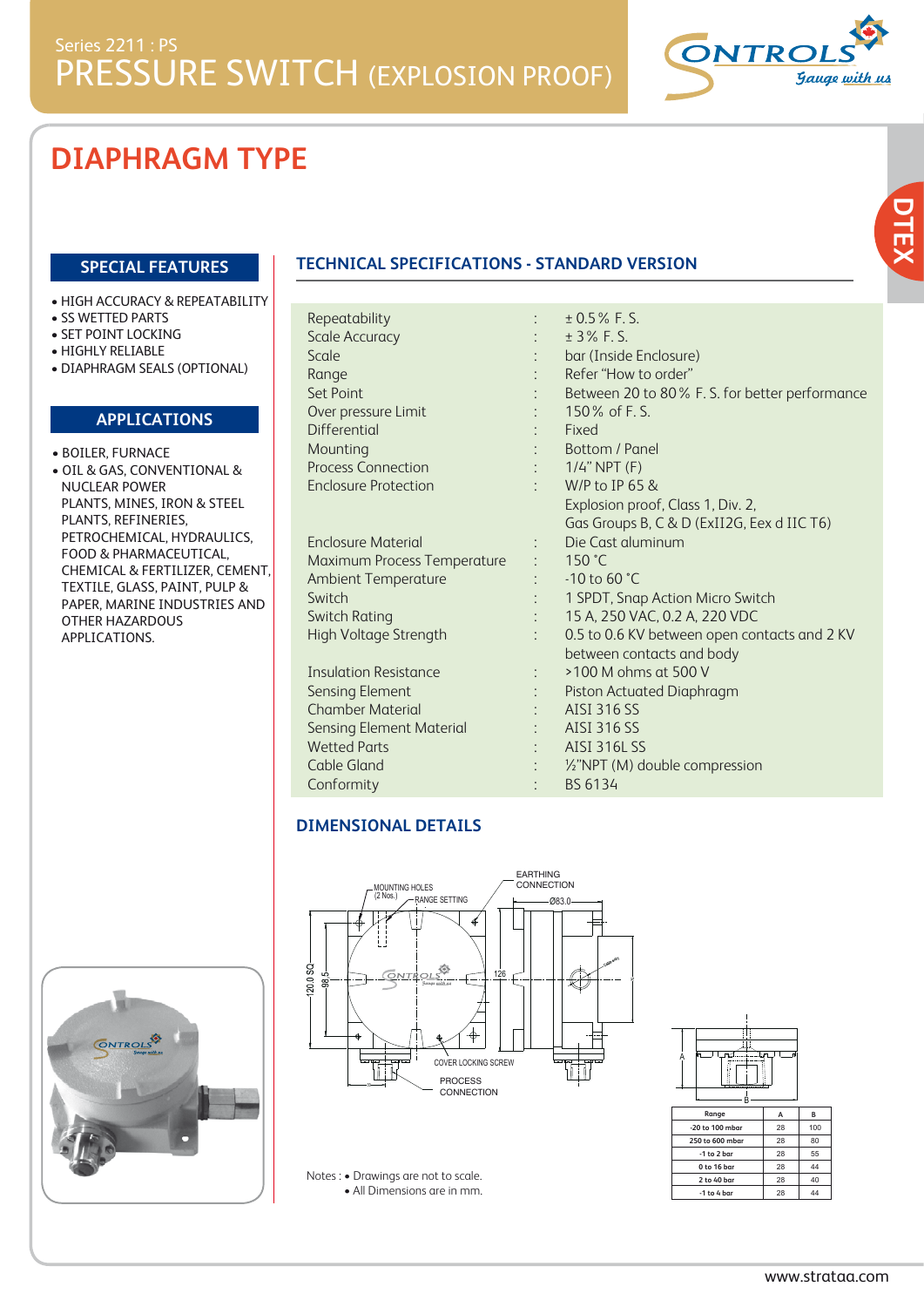

**BASIC MODEL**

**DTEX**

# **DIAPHRAGM TYPE**

|                                    |                     |                                                   |                                   |                  |                  |                                                                                      |                         |                                    |                                               |                    |                                                                | 2211<br><b>PS</b> | <b>DTEX</b> |
|------------------------------------|---------------------|---------------------------------------------------|-----------------------------------|------------------|------------------|--------------------------------------------------------------------------------------|-------------------------|------------------------------------|-----------------------------------------------|--------------------|----------------------------------------------------------------|-------------------|-------------|
|                                    |                     |                                                   |                                   |                  |                  |                                                                                      |                         |                                    |                                               |                    |                                                                |                   |             |
| <b>RANGE</b>                       |                     | Ordering<br>Code                                  | Range<br>(mbar)                   | Ordering<br>Code | Range<br>(mbar)  | Ordering<br>Code                                                                     | Range<br>(bar)          | Ordering<br>Code                   | Range<br>(bar)                                | Ordering<br>Code   | Range<br>(bar)                                                 |                   |             |
|                                    |                     | <b>WC20</b>                                       | $-20$ to $20$                     | W060             | 5 to 60          | P001                                                                                 | $0.1$ to 1              | P016                               | 1 to 16                                       | C005               | $-0.5$ to $0.5$                                                |                   |             |
|                                    |                     | <b>WC40</b>                                       | $-40$ to $40$                     | W100             | 10 to 100        | P002                                                                                 | $0.2$ to $2$            | P025                               | 2 to 25                                       | C011               | $-1$ to 1                                                      |                   |             |
|                                    |                     | <b>WC01</b>                                       | $-1$ to 2                         | W250             | 25 to 250        | P004                                                                                 | $0.4$ to $4$            | P032                               | 2 to 32                                       | C012               | $-1$ to 2                                                      |                   |             |
|                                    |                     | <b>W005</b>                                       | $0.5$ to $5$                      | W400             | 40 to 400        | P006                                                                                 | $0.6$ to $6$            | P040                               | 2 to 40                                       | C014               | $-1$ to 4                                                      |                   |             |
|                                    |                     | <b>W020</b>                                       | 3 to 20                           | W600             | 60 to 600        | P010                                                                                 | 1 to 10                 |                                    |                                               | V001               | $-1$ to 0                                                      |                   |             |
|                                    |                     |                                                   |                                   |                  |                  |                                                                                      |                         |                                    |                                               |                    |                                                                |                   |             |
| C <sub>6</sub><br><b>SL</b>        | <b>AISI 316L SS</b> | <b>CHAMBER MATERIAL</b><br>AISI 316 SS (Standard) |                                   |                  | MO<br>HC         | <b>MONEL</b><br><b>HASTELLOY C</b>                                                   |                         |                                    | AL                                            | ALUMINUM*          | (*Ranges 5 mbar to 600 mbar only)                              |                   |             |
|                                    |                     |                                                   | <b>SENSING ELEMENT MATERIAL</b>   |                  |                  |                                                                                      |                         |                                    |                                               |                    |                                                                |                   |             |
| <b>SL</b>                          |                     | AISI 316L SS (Standard)                           |                                   |                  | BN               | <b>BUNA</b>                                                                          |                         | нс                                 |                                               | <b>HASTELLOY C</b> |                                                                |                   |             |
| VT                                 | <b>VITON</b>        |                                                   |                                   |                  | TF               | <b>TEFLON</b>                                                                        |                         | <b>MO</b>                          | <b>MONEL</b>                                  |                    |                                                                |                   |             |
| <b>DIFFERENTIAL</b><br>F           | FIXED (Standard)    |                                                   |                                   |                  | А                |                                                                                      |                         | ADJUSTABLE (Applicable for 1 SPDT) |                                               |                    |                                                                |                   |             |
| 1 <sub>S</sub>                     | 1 SPDT              | TYPE OF MICRO SWITCH                              | 2S 2 SPDT                         |                  |                  | 1D 1 DPDT                                                                            |                         |                                    |                                               |                    |                                                                |                   |             |
|                                    |                     | <b>MICRO SWITCH RATING</b>                        |                                   |                  |                  |                                                                                      |                         |                                    |                                               |                    |                                                                |                   |             |
|                                    | Description         |                                                   |                                   |                  | <b>AC Rating</b> | <b>AC Rating</b>                                                                     | <b>DC Rating</b>        |                                    | Available on                                  |                    | Available on<br>2 SPDT                                         |                   |             |
| Code<br><b>GPL</b>                 |                     | Low Dead band and Fixed                           |                                   |                  | 15 A 250 V       | (Resistive)<br>2 A 24 V                                                              | (Inductive)<br>2 A 24 V |                                    | 1 SPDT<br><b>Fixed Differential</b>           |                    | <b>Fixed Differential</b>                                      |                   |             |
|                                    |                     |                                                   |                                   |                  |                  | 0.4 A 110 V                                                                          | 0.4 A 110 V             |                                    | of ZPD, ZPP, ZDD                              |                    | of ZPD, ZPP, ZDD                                               |                   |             |
|                                    |                     |                                                   |                                   |                  |                  | $0.2$ A 220 V 0.2 A 220 V                                                            | 5 A 24 V                |                                    |                                               |                    | <b>Fixed Differential</b>                                      |                   |             |
|                                    |                     | Standard Dead Band                                |                                   |                  |                  | 15 A 250 V 6 A 24V<br>0.5 A 110 V $ 0.05 A 110 V $ of ZPD, ZPP, ZDD of ZPD, ZPP, ZDD |                         |                                    | <b>Fixed Differential</b>                     |                    |                                                                |                   |             |
|                                    |                     |                                                   |                                   |                  |                  | 0.25 A 220 V 0.03 A 220 V                                                            |                         |                                    |                                               |                    |                                                                |                   |             |
|                                    |                     |                                                   | Adj. Differential Micro Switch    |                  | 15 A 250 V       |                                                                                      |                         |                                    | Adj. Differential of                          |                    | <b>NA</b>                                                      |                   |             |
| GPH<br><b>GPA</b><br>GPG           |                     | <b>Gold Plated Contact</b>                        |                                   |                  | 1 A 125 V        | 0.5 A 28 V                                                                           |                         |                                    | of ZPD, ZPP, ZDD<br><b>Fixed Differential</b> |                    | <b>Fixed Differential</b>                                      |                   |             |
|                                    |                     |                                                   |                                   |                  |                  | 15 A 250 V 0.4 A 125 V                                                               |                         |                                    | <b>Fixed Differential</b>                     |                    | of ZPD, ZPP, ZDD of ZPD, ZPP, ZDD<br><b>Fixed Differential</b> |                   |             |
|                                    | Contact             |                                                   | Environmentally sealed Silver     |                  |                  |                                                                                      |                         |                                    | of ZPD, ZPP, ZDD                              |                    | of ZPD, ZPP, ZDD                                               |                   |             |
|                                    |                     |                                                   | Environmentally sealed Silver     |                  |                  | 1 A 28 V                                                                             |                         |                                    | <b>Fixed Differential</b>                     |                    | <b>Fixed Differential</b>                                      |                   |             |
| Switch<br><b>SES</b><br>SEG<br>HSS | Contact             |                                                   | Hermetically sealed Silver Plated |                  | 4 A 230 V        | 3 A 28 V                                                                             | 2 A 24 V                |                                    | of ZPD, ZPP, ZDD<br><b>Fixed Differential</b> |                    | of ZPD, ZPP, ZDD<br><b>Fixed Differential</b>                  |                   |             |
| HSG                                |                     |                                                   |                                   |                  |                  |                                                                                      |                         |                                    | of ZPD, ZPP, ZDD                              |                    | of ZPD, ZPP, ZDD                                               |                   |             |
|                                    |                     |                                                   | Hermetically sealed Gold Plated   |                  | 1 A 125 V        | <b>NA</b>                                                                            | <b>NA</b>               |                                    | <b>Fixed Differential</b><br>of ZPD, ZPP, ZDD |                    | <b>Fixed Differential</b><br>of ZPD, ZPP, ZDD                  |                   |             |
| <b>HDC</b>                         |                     | High DC Rating                                    |                                   |                  | 10 A 125 V       | 10 A 125 V                                                                           | 6 A 125 V               |                                    | <b>Fixed Differential</b>                     |                    | <b>Fixed Differential</b>                                      |                   |             |
|                                    |                     |                                                   |                                   |                  |                  |                                                                                      |                         |                                    | of ZPD, ZPP, ZDD                              |                    | of ZPD, ZPP, ZDD                                               |                   |             |
| <b>DPD</b>                         |                     | <b>DPDT Micro Switch</b>                          |                                   |                  |                  | 10 A 125 V 0.2 A 250 V                                                               |                         |                                    | Fixed & Adjustable<br>Differential of         |                    | <b>NA</b>                                                      |                   |             |